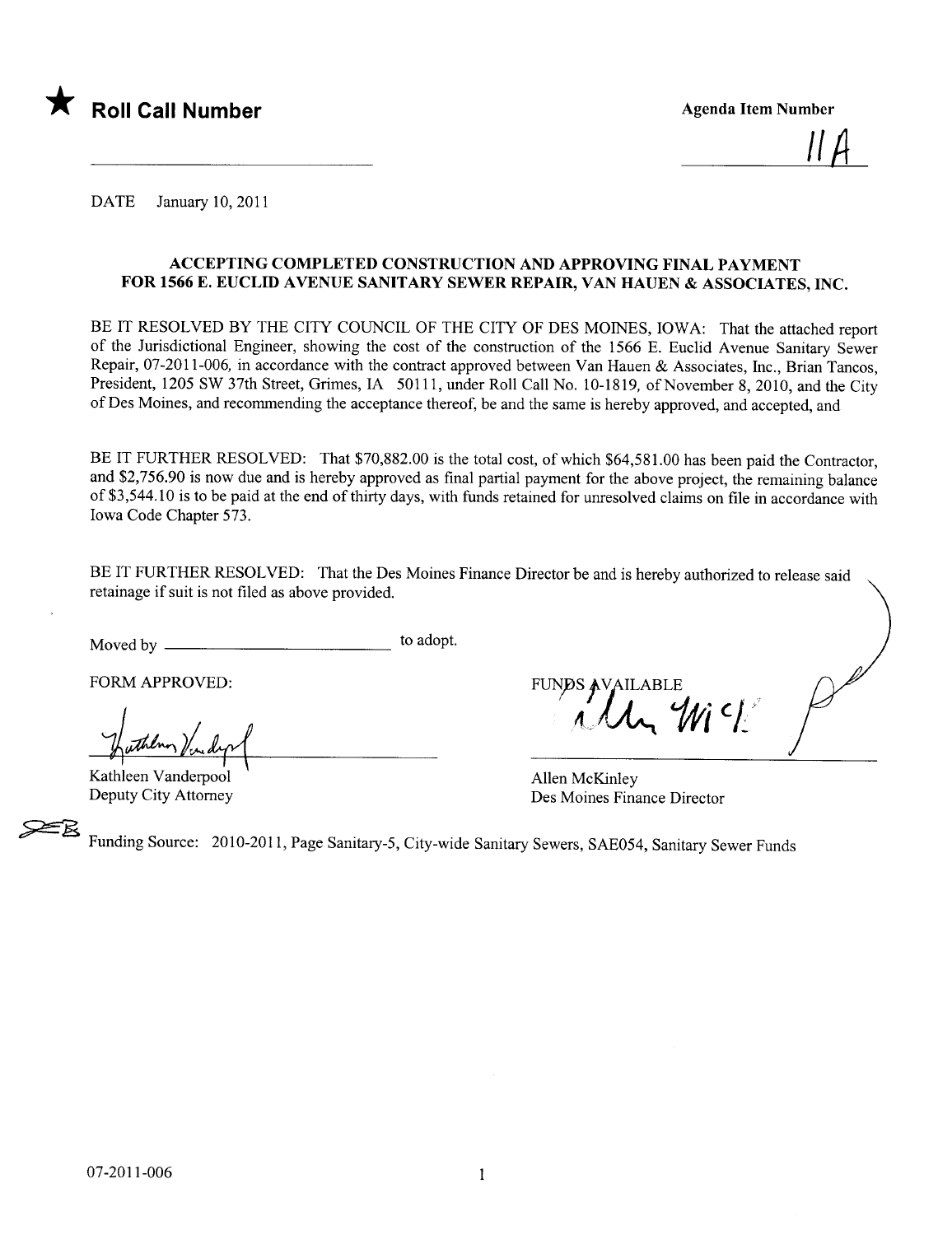

 $IIA$ 

DATE January 10, 2011

| <b>COUNCIL ACTION</b> | <b>YEAS</b> | <b>NAYS</b> | <b>PASS</b> | <b>ABSENT</b>   |
|-----------------------|-------------|-------------|-------------|-----------------|
| <b>COWNIE</b>         |             |             |             |                 |
| <b>COLEMAN</b>        |             |             |             |                 |
| <b>GREISS</b>         |             |             |             |                 |
| <b>HENSLEY</b>        |             |             |             |                 |
| <b>MAHAFFEY</b>       |             |             |             |                 |
| <b>MEYER</b>          |             |             |             |                 |
| <b>MOORE</b>          |             |             |             |                 |
| <b>TOTAL</b>          |             |             |             |                 |
| <b>MOTION CARRIED</b> |             |             |             | <b>APPROVED</b> |

# **CERTIFICATE**

I, DIANE RAUH, City Clerk of said City hereby certify that at a meeting of the City Council of said City of Des Moines, held on the above date, among other proceedings the above was adopted.

IN WITNESS WHEREOF, I have hereunto set my hand and affixed my seal the day and year first above written.

Mayor Gity Clerk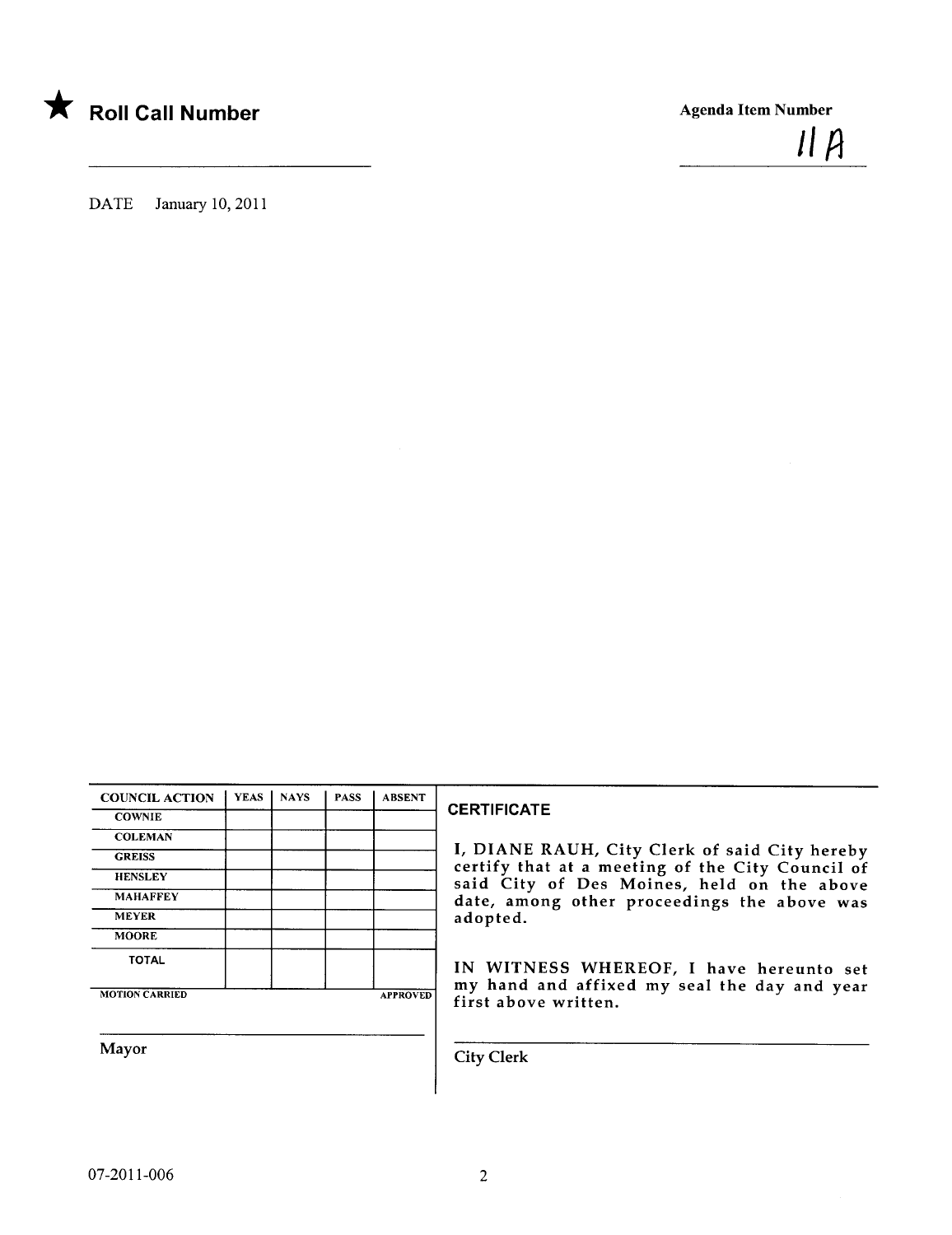

# 07-2011-006 ACT ID

# 1566 E. EUCLID AVE. SANI. SEWER REPAIR

 $III$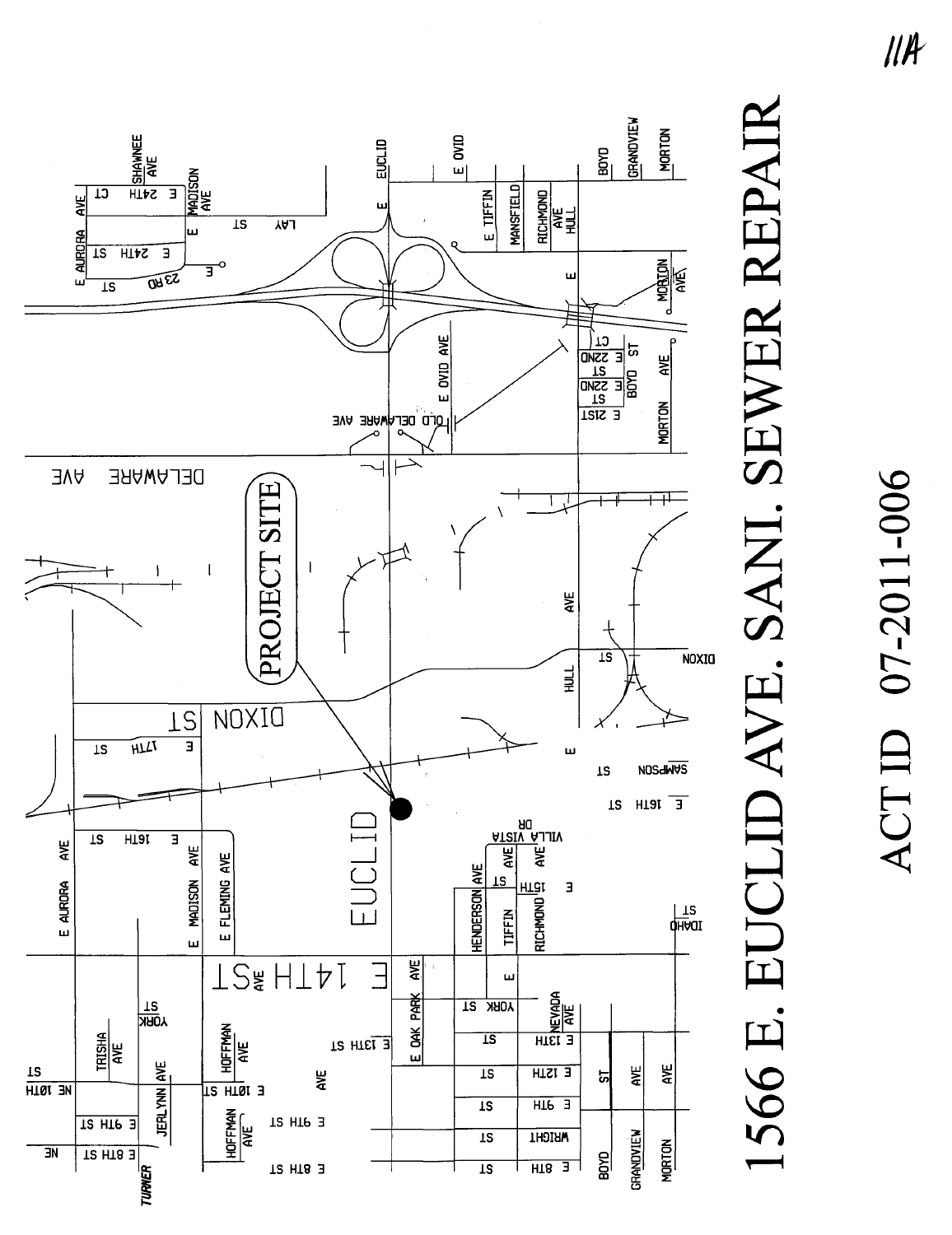# PROJECT SUMMARY

# 1566 E. Euclid Ave. Sani. Sewer Repair **Activity ID 07-2011-006**

On November 8, 2010, under Roll Call No. 10-1819, the City Council awarded the contract for the above improvements to Van Hauen & Assoc., Inc., in the amount of \$84,800.00 to repair the sanitary sewer in the 1500 block of E Euclid Ave.

Tabulated below is a history of project change orders.

| Change<br>Order No. | <b>Description</b>                                   | <b>Initiated</b><br>$\mathbf{B}\mathbf{v}$ | Amount        |
|---------------------|------------------------------------------------------|--------------------------------------------|---------------|
|                     | 12/9/2010                                            | Engineering                                | (\$13,918.00) |
|                     | Delete drop connection. Add message boards.          |                                            |               |
|                     | <b>Original Contract Amount</b>                      |                                            | \$84,800.00   |
|                     | <b>Total Change Orders</b>                           |                                            | (\$13,918.00) |
|                     | <b>Percent of Change Orders to Original Contract</b> |                                            | $-16.41%$     |
|                     | <b>Final Contract Amount</b>                         |                                            | \$70,882.00   |

 $\mathcal{L}^{(n)}_{\mathbf{z}}$ 

Tuesday, December 14, 2010

Page 1 of 1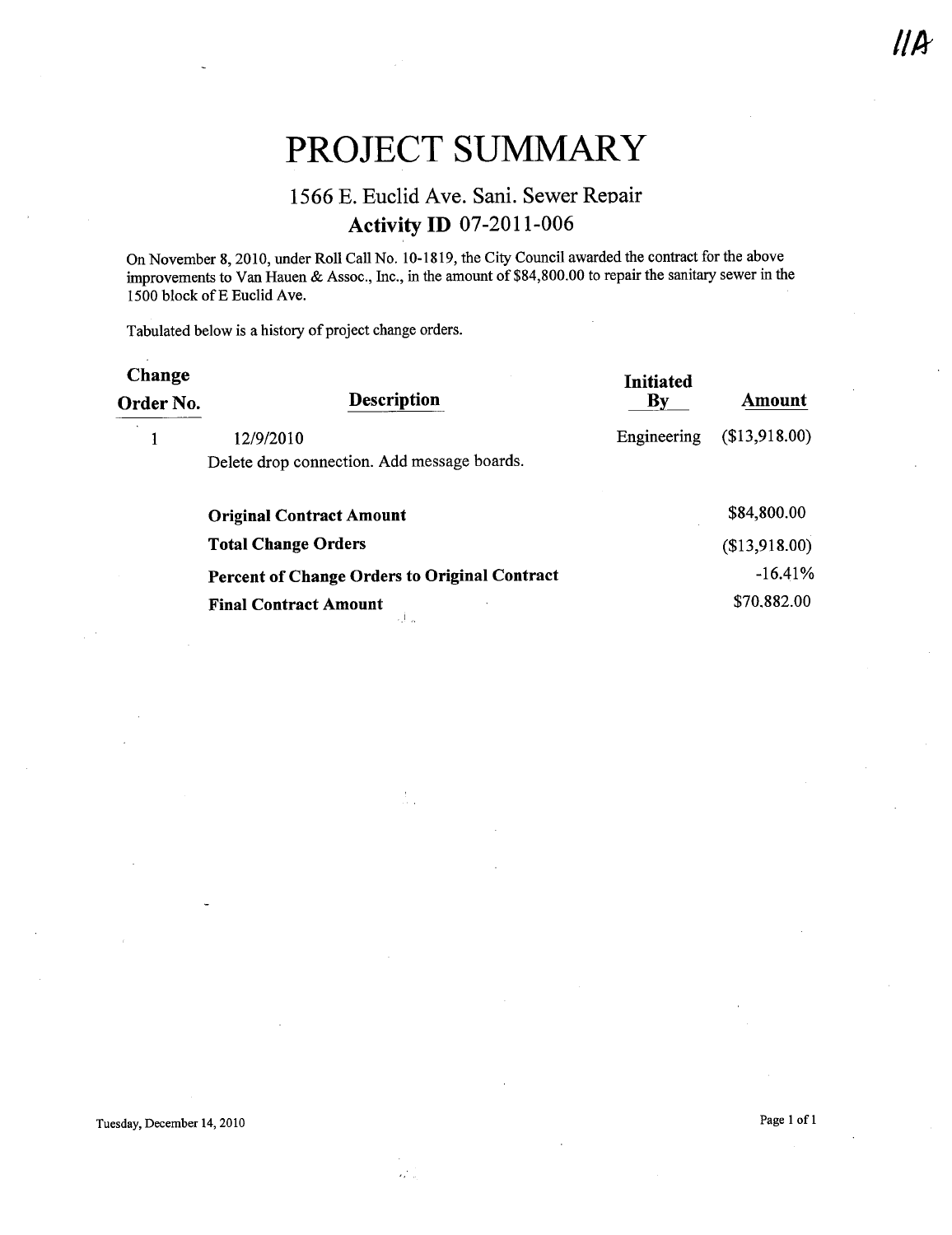January 10,2011



|IR

# CERTIFICATION OF COMPLETION

## AGENDA HEADING:

Accepting completed construction and approving final payment for the 1566 E. Euclid Avenue Sanitary Sewer Repair, Van Hauen & Associates, Inc.

# SYNOPSIS:

Approve the Jurisdictional Engineer's Certification of Completion, accept construction of said improvement, and authorize final payment to the contractor.

## FISCAL IMPACT:

Amount: \$70,882.00 As-Built Contract Cost

Funding Source: 2010-2011, Page Sanitary-5, City-wide Sanitary Sewers, SAE054, Sanitary Sewer Funds

# CERTIFICATION OF COMPLETION:

On November 8,2010, under Roll Call No. 10-1819, the City Council awarded a contract to Van Hauen & Associates, Inc., Brian Tancos, President, 1205 SW 37th Street, Grimes, IA 50111 for the construction of the following improvement:

1566 E. Euclid Avenue Sanitary Sewer Repair, 07-2011-006

The improvement includes making a spot repair in a 10" diameter sanitary sewer, traffic control, and other related items at 1566 E. Euclid Avenue, Des Moines, Iowa. All work is to be performed in accordance with the contract documents, including Plan File Nos. 525-001/002

I hereby certify that the construction of said 1566 E. Euclid Avenue Sanitary Sewer Repair, Activity ID 07-2011-006, has been completed in substantial compliance with the terms of said contract, and I hereby recommend that the work be accepted. The work commenced on November 15, 2010, and was completed on December 22, 2010.

I further certify that \$70,882.00 is the total cost of said improvement, of which \$64,581.00 has been paid the Contractor and \$2,756.90 is now due and is hereby approved as final partial payment for the above project, the remaining balance of \$3,544. 10 is to be paid at the end of thirty days, with funds retained for unresolved claims on file in accordance with Iowa Code Chapter 573. The amount of completed work is shown on the attached Estimate<br>of Construction Completed.

Pamela S. Cooksey, P.E. Acting Des Moines City Engineer